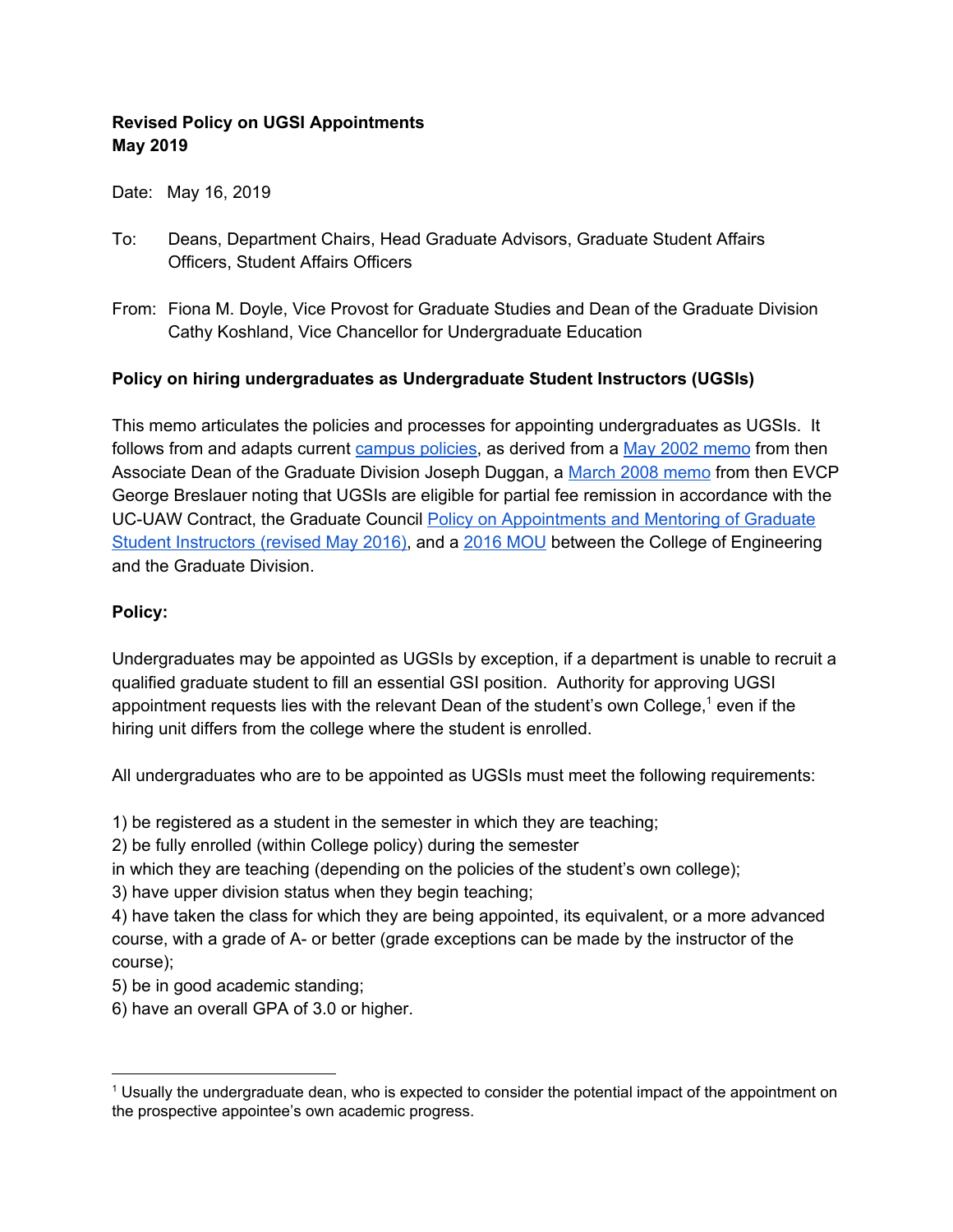Academic units, either hiring units or the student's own department/college, may impose additional or higher requirements for eligibility to serve as a GSI while an undergraduate (e.g. a limit on Incomplete grades, higher GPA, or higher grade received in the course in which they will serve). The cognizant Dean can consider rare exceptions in cases in which a potential UGSI does not fulfill the above requirements.

Like graduate student GSI appointees, undergraduate appointees who do not speak English as a native language must satisfy the English Language Proficiency [requirement](https://gsi.berkeley.edu/programs-services/language-proficiency/how-to-satisfy-the-oral-english-proficiency-screening-requirement-for-a-gsi-appointment/) before they can teach.

If the UGSIship is their first appointment, students must also 1) attend the New ASE orientation, 2) attend the Teaching Conference for first-time GSIs, 3) complete the online course on Professional Standards and Ethics *before* **they interact with students (in person or online) in their role as an instructor**, and 4) complete the 300-level [semester-long](https://gsi.berkeley.edu/basics-for-gsis/pedagogy-course/) pedagogical [seminar](https://gsi.berkeley.edu/basics-for-gsis/pedagogy-course/) on teaching either before teaching or during the semester in which they first teach.

As with graduate students serving as GSIs, all departments have a responsibility to provide ongoing mentoring and oversight for undergraduates who teach in their units, primarily via the department's Faculty [Advisor](https://gsi.berkeley.edu/faculty-departments/advisers-for-gsi-affairs/) for GSI Affairs. This mentoring and oversight must appropriately recognize the demands of the *undergraduate* program(s) in which the UGSI is enrolled.

The appointment percentage for a UGSI should accurately reflect the time and effort needed for the UGSI to fulfill her or his duties. Under the [UC-UAW](https://ucnet.universityofcalifornia.edu/labor/bargaining-units/bx/contract.html) contract, any GSI (or UGSI) appointed at 25% or above is eligible for tuition and fee remissions for the semester in which they are teaching. When making UGSI appointments, hiring units should be clear about the total number of hours per week that the student will be expected to work, keeping in mind the need to assure that the student's own academic progress will not be hindered by their UGSI duties.

It is the instructor's responsibility to set clear expectations about a UGSI's duties and to ensure that a UGSI can fulfill those duties within the allotted work hours. Likewise, as per the UC-UAW contract, it is the UGSI's responsibility to advise the instructor if she or he perceives that her or his assigned duties may exceed the assigned workload maximum. Under no circumstances can a UGSI be appointed at higher than 50% FTE.

## **Procedure:**

Hiring units must submit a petition to the cognizant College Dean, indicating the appointment percentage, that the student meets all eligibility requirements, has completed or will complete the Professional Standards and Ethics online training, will attend the ASE orientation and the Teaching Conference for first-time GSIs (if they have not already done so), has fulfilled the English language proficiency requirement (if applicable), and will be enrolled in a 300-level pedagogy course during the semester in which they are teaching (if they have not already